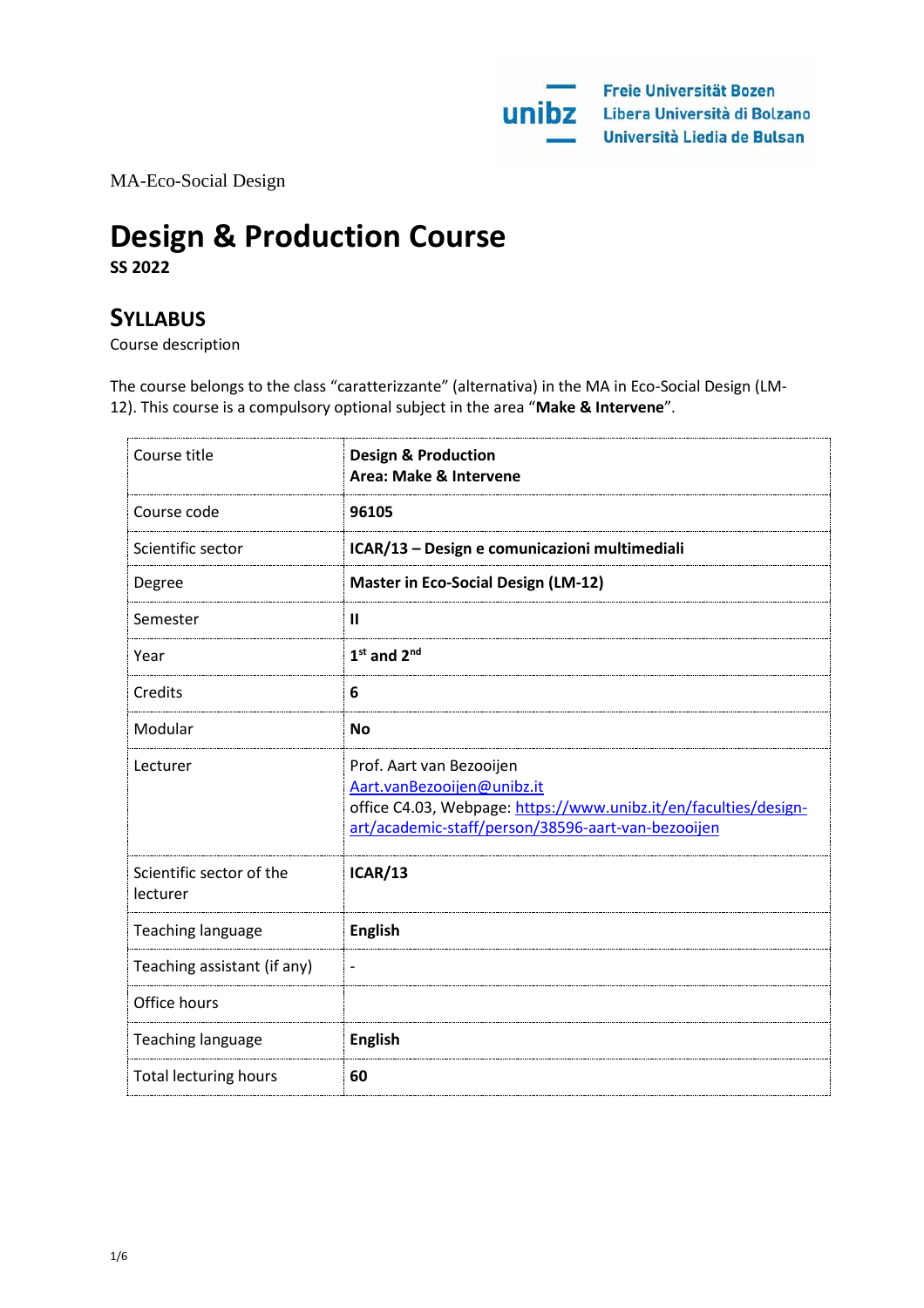| Total hours of self-study<br>and/or other individual<br>educational activities | about 90                                                        |
|--------------------------------------------------------------------------------|-----------------------------------------------------------------|
| Attendance                                                                     | strongly recommended                                            |
| Prerequisites                                                                  |                                                                 |
| Course page                                                                    | https://www.unibz.it/en/faculties/design-art/master-eco-social- |

#### **Course description**

The course will support the development of practical skills and hands-on experiences, aiming to build up a base of knowledge and understanding concerning production processes from self-built tools to industrial production systems in the context of design. In parallel, the course encourages the development of a critical attitude towards traditional and emerging production techniques within circular and bio-based economies.

The choice of an appropriate fabrication process is one of the most important decisions in the process of making physical things. What material is being used, what quantity of parts is to be produced and what sort of geometry do they have? Processes are selected depending on our needs. If an available process is not available for serial production, we might even need to create it ourselves, which will be the hands-on part of this course.

Together we will be documenting the landscape of selected manufacturing processes available as industrial solutions, in-house faculty workshops, and do-it-yourself solutions. Through a systematic overview by clustering, comparing and reviewing selected production methods we will consider how to adapt traditional processes and explore alternative ways of creation within a more eco-social future. We'll be guiding and (self) evaluating our work with the help of the Circular Design Rules.

Students will be asked to focus their projects on the processing bio-based and/or circular materials. We will explore, analyze and prototype more accessible, distributed and democratic ways of manufacturing, such as the Precious Plastic Project. These so called "machine projects" should empower a do-it-yourself approach to local manufacturing using materials which are currently discarded or unconsidered. In short, designing out waste with the help of alternative crafts, tools and processes.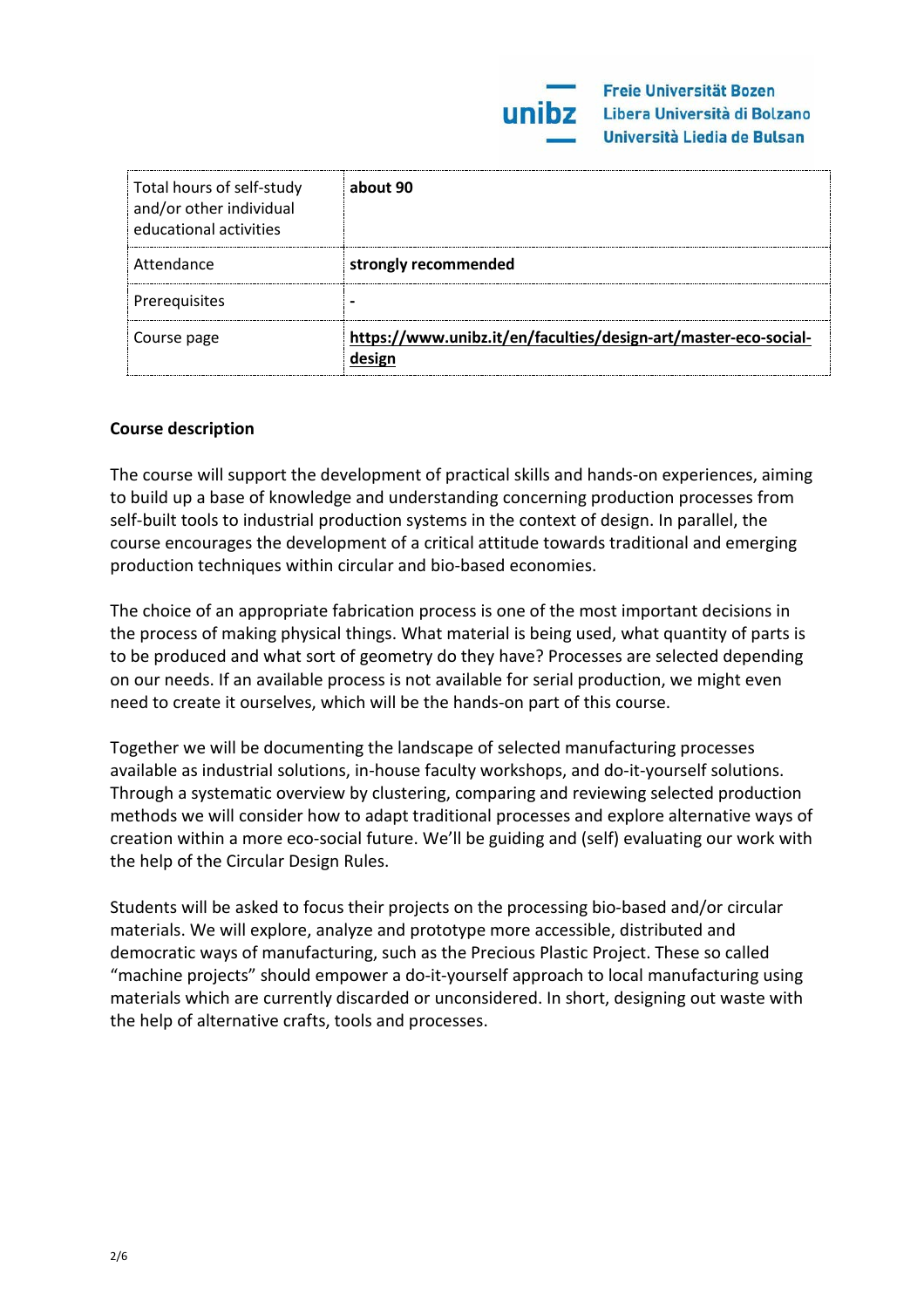

The course will be in close collaboration with the BITZ unibz fablab. We are encouraging any form of collaboration, relations and synergies with other fields and courses as well as the yearly theme ('Care'). The course program is adaptive and foresees a possible support in the processing/implementation aspects of the student's main project.

#### **Course Structure:**

- **Research presentations**: After the project introduction, we will research and discuss selected manufacturing processes. Individual research results are gathered and shared with each other being the first (explorative) step towards the machine project.
- **Guest lectures**: Guest speakers will give us a better insight in the business practices of production. For example through interviews with a design studios/labels producing in small series and (online) factory visits at industrial manufacturing companies.
- **Machine project**: Through self-developed processes or self-built machines we will make the first experiences with the process of serial production. An experimental setup will allow design improvisation and understanding of processing on an industrial scale. Making the machine itself is part of the course documentation.
- **Skill sharing:** This course allows us to learn from lecturers, guests and each other. We put high value on the dialogue between the participants and will support this process of skill sharing. The content and format of the courses will be fine-tuned according the dialogues, collaborations and dynamics of you as a group.
- **Learning by doing:** The approach of this semester project comes with an "Learning by Doing" approach. The hybrid (analog/digital) course structure should bring together the best of digital formats (online collaboration, remote lecturing) and analog practice (home/university studio, hands-on making).
- **Designer maker:** Unlike developing a final product the course focuses on getting to know different ways of making. We provide you with inspiring talks, hands-on exercises, group discussions and creative methods to for problem solving and solution finding for current and future design projects.
- o **Project documentation:** The course process and exercises should be documented along the course. The personal documentation format will be discussed at the start of the course. This documentation is the main deliverable of the course and will be developed step-by-step along the course (not in the end).
- o **Material samples:** Besides the process documentation results will include selected material samples to be documented in the university's material collection. A template will be provided during the course. Documenting and sharing this information will be useful at later stages in your (and others) studies.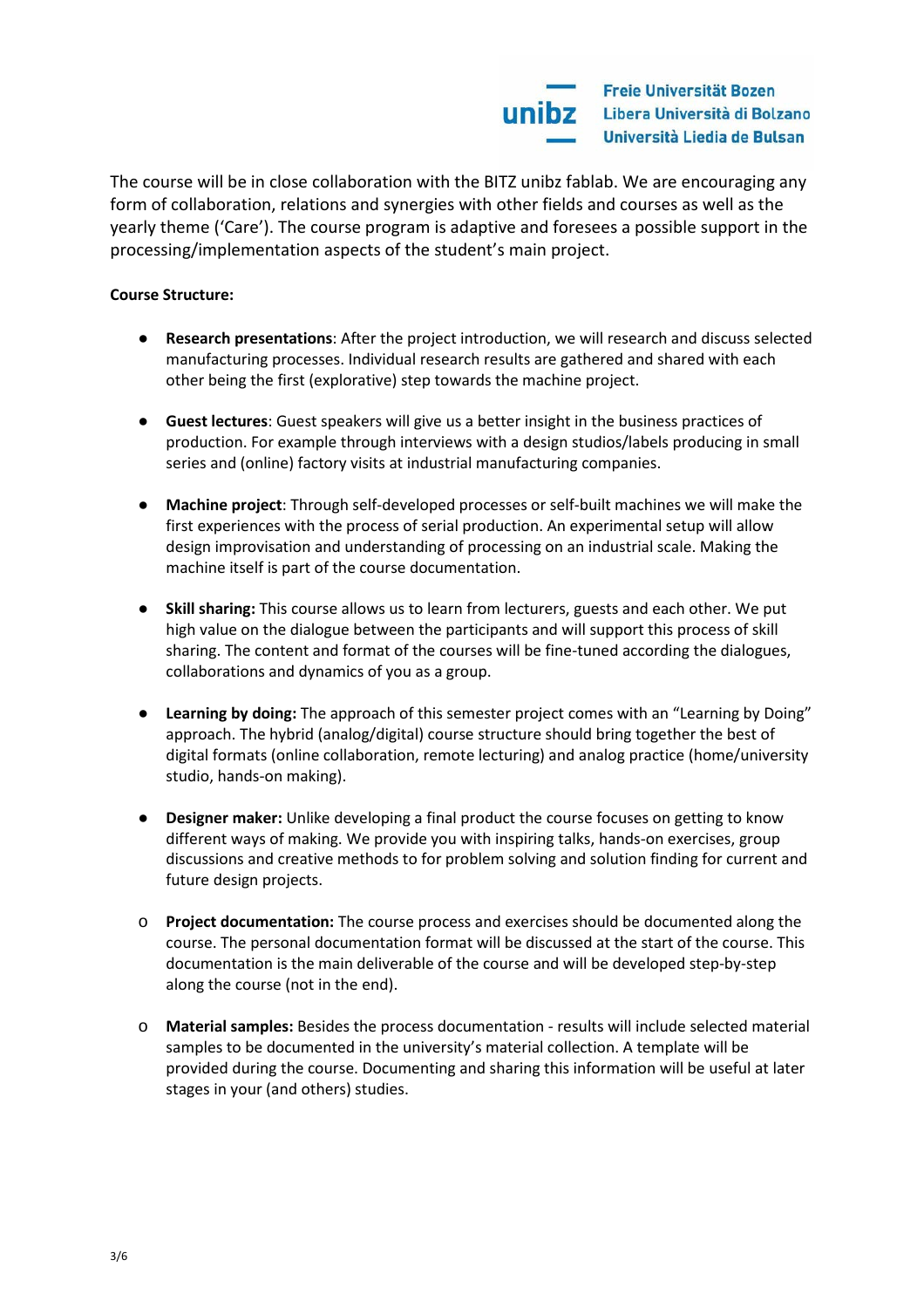### **Educational objectives**

#### **Students will be able to:**

- Know how to make decisions related to production systems and processes and how to develop new ones with an eco-social mindset.
- Make critical reflections on their own design projects by analyzing the environmental, social, sustainable and economic impacts.
- Develop a personal way of thinking, leading to critical judgements and self-assessments.
- Communicate in a convincing way, through a variety of modalities (three-dimensional, written, oral, visual).
- Balance inspiration and systematic planning. Balance more intuitive ways of working with more analytical ones.
- Find and talk with experts about the project.
- Develop a shareable do-it-yourself manual.
- Read experts' articles, studies and reports related to one's own project issues and integrate those analyses with one's own project design.
- Take into account the sustainability requirements of the objects; integrate the sustainability requirements in the project and in one's own design.
- Use relevant software and hardware tools and systems productively.
- Prototype of self-developed processes or self-built machines.
- Design and make materials and objects.
- Share skills with fellow participants.

#### **Knowledge will be acquired in the following fields:**

- Systems, techniques, processes and materials of production, with particular attention to the impacts on the environment and on the society due by the production, distribution and the complete life cycle of an object.
- Experiment with materials and processes, both traditional and digital, in order to gain a thorough understanding of the process and the object (learning by doing).
- Document the complete process in a professional and continuous way.

#### **List of topics covered**

Mass production, personalized production, peer production, distributed manufacturing, product service systems, bio fabrication, digital fabrication, do-it-yourself processes, open source documentation, product life cycle, circular design, material research, environmental and social impacts, urban mining, traditional crafts, sustainable futures.

#### **Teaching format**

Input lectures, workshop sessions, brainstorming sessions, mentoring sessions, practical hands-on exercises, material demonstrations, (online) excursions and interviews, group presentations and reviews.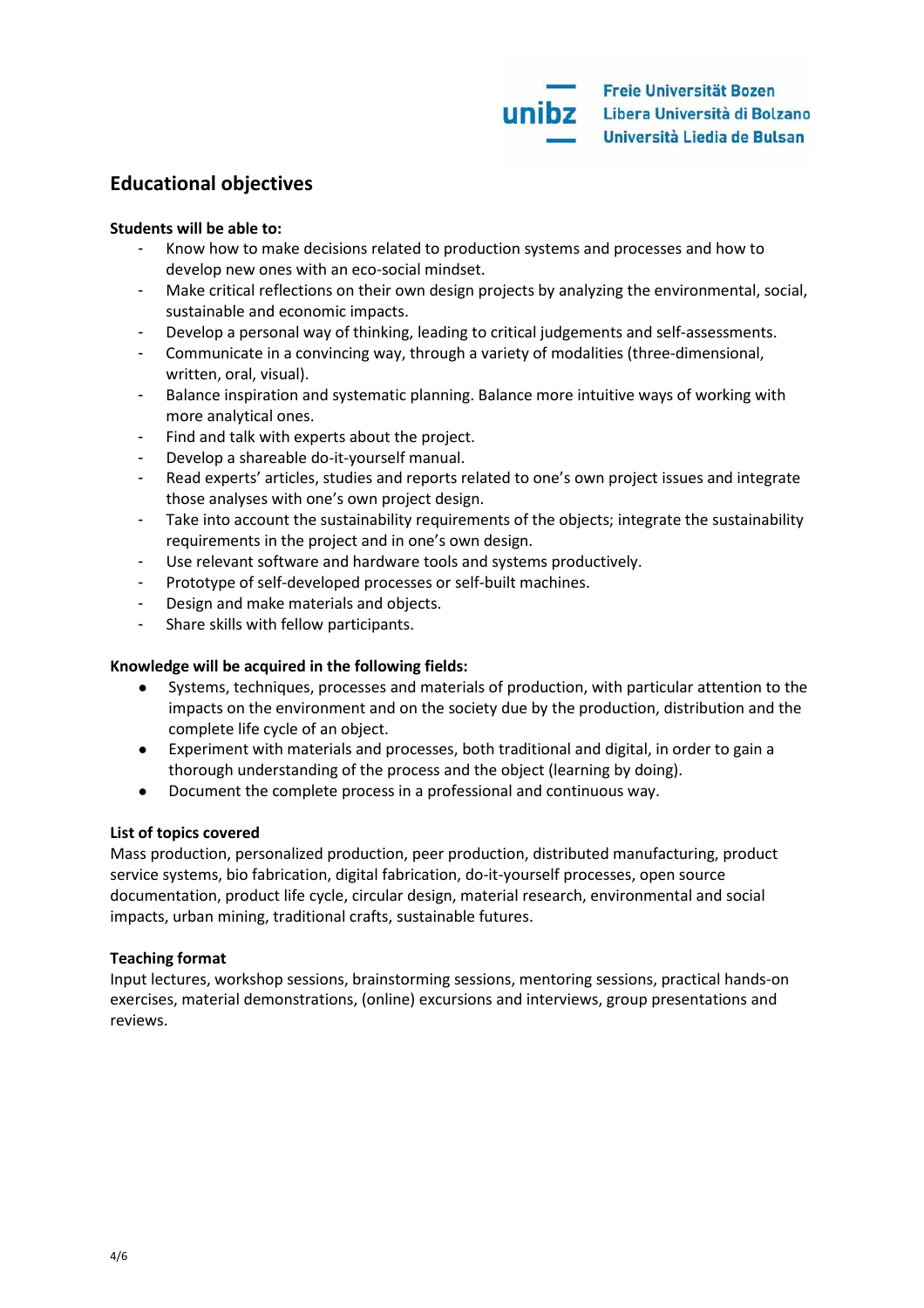#### **Learning outcomes**

#### *Knowledge and understanding*

Students will acquire knowledge of materials and technologies in relation to the design process, projects and products. They will build a solid foundation towards the world of materials and their relation to production technologies and final context, strongly relating to the social and environmental aspects.

#### *Applying knowledge and understanding*

Students will be able to apply acquired knowledge in the current and future development of their own projects.

#### *Making judgements*

Students will acquire the ability to critically reflect on the appropriation and selection of materials and techniques to meet the goals of future projects. Keeping a hands-on approach, they will be as well asked to review other projects.

#### *Communication skills*

Students will be able to communicate their designs bringing on point arguments. They will be asked to use specific terminology. They'll be tested in order to understand whether to stand for their projects or renegotiate them.

#### *Learning skills*

Students will learn how to approach questions related to materials and production processes. They will know how to be in charge of their own design decisions, mostly production-related ones.

#### *Learning by doing*

Besides frontal lectures, students will learn knowledge and skills through hands-on exercises in which they experience how to deal with materials and various production techniques and processes.

#### **Assessment**

Oral:

- Physical presentation of the students' complete design process, artifacts and material samples produced in the different phases and parts and especially the final project.
- Holding a knowledgeable and critical discourse concerning on both the final developed project and more generally towards the world of materials in Design and the related product logic and sustainability aspects as discussed in the course.
- The presentation takes place as a separately from the semester project.
- Students have to deliver a complete documentation of the semester work. The format of the documentation will be defined and communicated semesters' end at the latest.

Additionally, the shared documentation has to be submitted. It communicates the project together with design research, enriched by outcomes from all courses. Format of the documentation will be defined and communicated during the first meetings of the course.